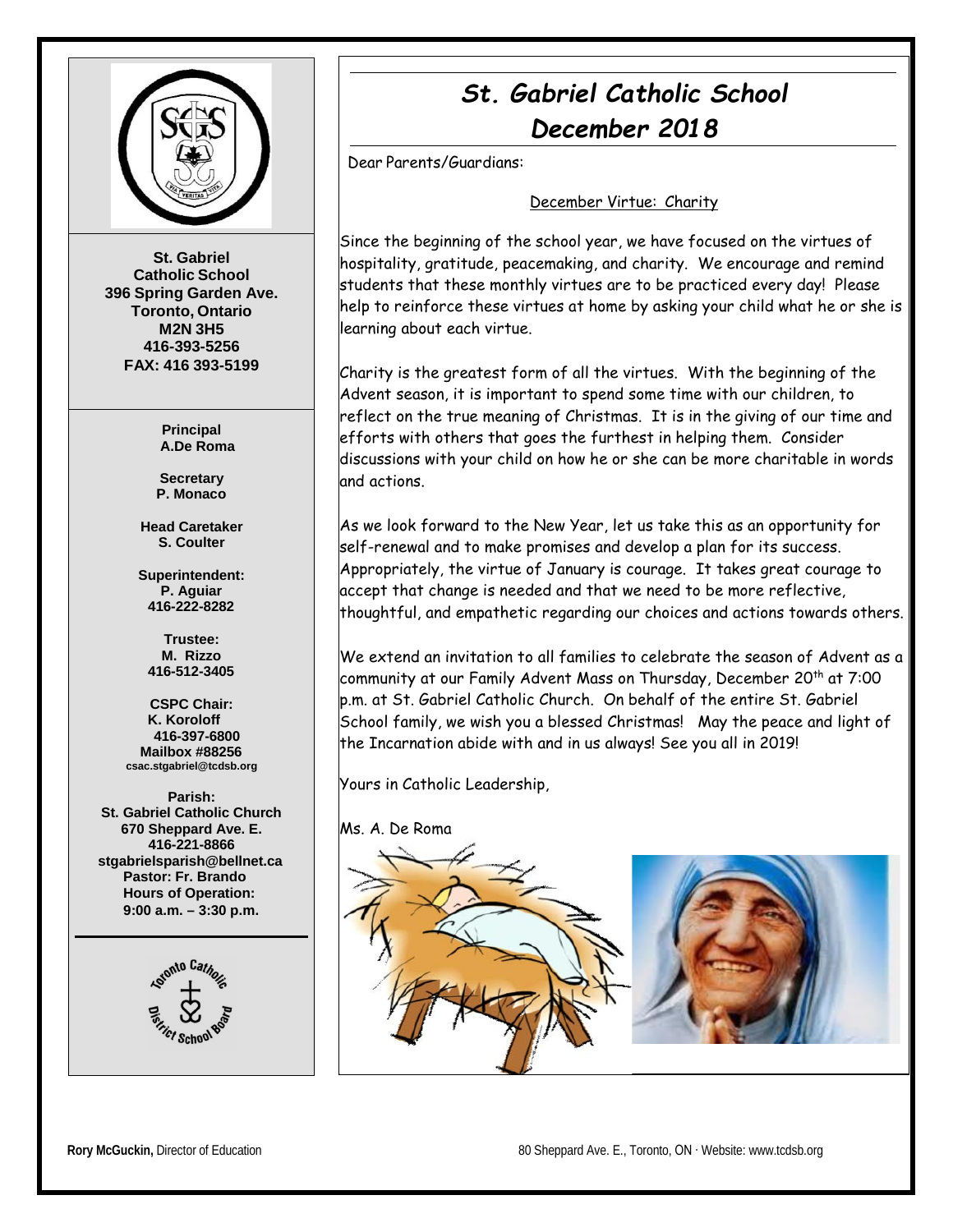# **ST. GABRIEL SCHOOL HOURS 2017-2018 SCHOOL YEAR**

**Start of School Day**: 9:00 a.m. Dismissal:

**Morning Recess:** 10:42 a.m. to 10:57 a.m. **Lunch Hour**: **11:45 p.m. to 12:45 p.m. Afternoon Recess:** 2:10 p.m. to 2:25 p.m. 3:30 p.m.

# **SAFE SCHOOL ARRIVAL PROGRAM**

Please leave a message by calling the school at **416-393-5256** when your child will be absent or late. Please make sure that all students who arrive late check in at the front office.

# **ST. GABRIEL'S MASS TIMES AND YOUTH CHOIR**

St. Gabriel's Parish mass times: Saturday 4:30 Sunday 8:30, 10:30, 12:30

**Confirmation – Sunday, June 9 @ 3pm First Communion – Sunday, May 26 @ 3pm Graduation – Friday, June 21 @ 6:30pm**

# **ART DONATION**

Thank you to Ms. Pacheco for picking up an art supply donation from Elmer Glue and other vendors. These supplies will help enhance our ELP programs and support student art projects. Our ELP classes are grateful for all items donated to support student learning and development.



# **MONTHLY VIRTUES**

Monthly Virtues are celebrated by all TCDSB's schools. Throughout the year we will be recognizing students each month by honouring those students who have demonstrated the virtue of the month through their words and actions.

> September – Hospitality October – Gratitude **November – Peace** December – Charity January – Courage February – Love March – Forgiveness April – Justice May – Compassion June – Faithfulness

The following students were recognized for their demonstration of **peace making** … *"*

- Justin Lee
- Sofia DaSilva
- Julia Dos Santos
- Henry Park
- Luke D'Angelo
- Landon Assimakopoulos
- Jasmine Kim
- Maythe Aguilar
- Maya McCallum
- Simona Cologna
- Violet Kim
- Romela Abad
- Michaella Viado
- Madison Sparkman
- Gregory Ghali
- Naomi Lue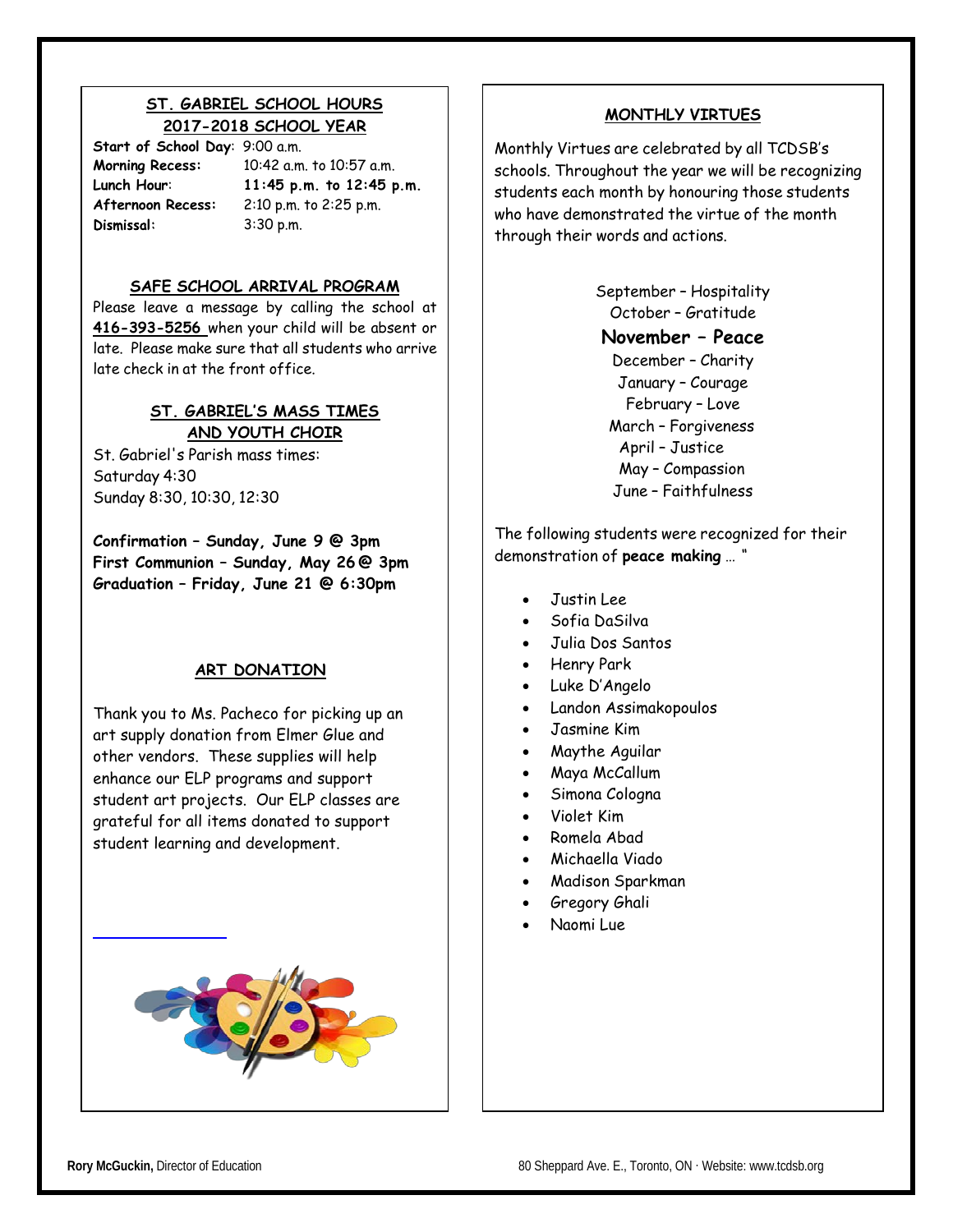# **CHRISTMAS HOLIDAYS**

**The last day of classes** before the Christmas break will be Friday, December 21, 2018. Schools will reopen on Monday, January 7, 2019.

# **INCLEMENT WEATHER PROTOCOL**

With the approach of winter and the associated ice and snow, there is always a possibility of school bus cancellations or delays, as well as cancellation of programs and services such as evening classes or permits. Your best source of information is via Twitter @TCDSB. For those who are not on Twitter, please tune in to local television and radio networks for updates. Other good sources of information are:

- TCDSB's website [www.tcdsb.org](http://www.tcdsb.org/)
- Toronto Student Transportation Group website

[https://www.torontoschoolbus.org](https://www.torontoschoolbus.org/)

- TCDSB 24-hour Telephone Information Line: 416-222-8282 ext. 2873
- Or if you wish to receive updates right to your email, subscribe to enews: [https://web1.tcdsb.org/InterestSubscri](https://web1.tcdsb.org/InterestSubscription/subscription.aspx) [ption/subscription.aspx](https://web1.tcdsb.org/InterestSubscription/subscription.aspx)

#### **Indoor Shoes**

With snowy weather expected soon, please ensure that your children have a pair of indoor shoes to keep in the classroom so they can remove wet and/ or cold boots while indoors.

It is very important that students always have dry footwear. It is unsafe (easy to slip) and unhygienic for students to walk around in sock feet or in boots all day. If there ever was a fire drill or lockdown, an emergency, there may not be time to put on boots.



# **INTERNATIONAL LANGUAGE CLASSES New students are welcome!**

Did you know that the TCDSB International Languages Dept. is offering International Language classes for JK to Grade 8 students at your children's school on Saturday mornings from 9:30am to 12:00pm? We are accepting new students so please call or visit the school on Saturday mornings at 9:30am for more information.

We are also able to offer new International Language classes if parents of at least 23 children are interested.

**Please call us at 416-222-8282 ext. 2495 for more information.**

#### **Family Advent Activities**

From ancient times, people have worshipped God in many ways. They have gathered in circles, stretched their arms toward heaven, made the sign of the cross and praised Him with loud shouts of thanksgiving. Certain times of the year have been set apart for special worship. The introduction of Advent devotions, four weeks before the celebration of Christ's birth, has enriched the devotional life of many Christians.

Following are some suggestions for use during the Advent season. They are only suggestions. Parents can inject their own ideas and innovations to make the Advent celebration truly their own.

Set up a *Nativity Scene* for Advent: add a different item each night, completing the scene by Christmas Eve.

Make your own *Advent wreath*. Use a circle of wood or of Styrofoam with four holes for candles. Let everyone participate in decorating the wreath with greens, etc. Place three purple candles and one pink one in the four holes. Purple is the penitential and pink represents the third Sunday of Advent known as "The Joyful Sunday". In the centre, place a white Christ candle. One candle is lit each day (or Sunday) of Advent. At Christmas, the Christ candle is also lit.

Make *cookies, candy, gifts, and ornaments* for your own family to share with others.

Use an *Advent Calendar* that suggests an activity or prayer for each day of Advent.

**Rory McGuckin,** Director of Education 80 Sheppard Ave. E., Toronto, ON ⋅ Website: [www.tcdsb.org](http://www.tcdsb.org/)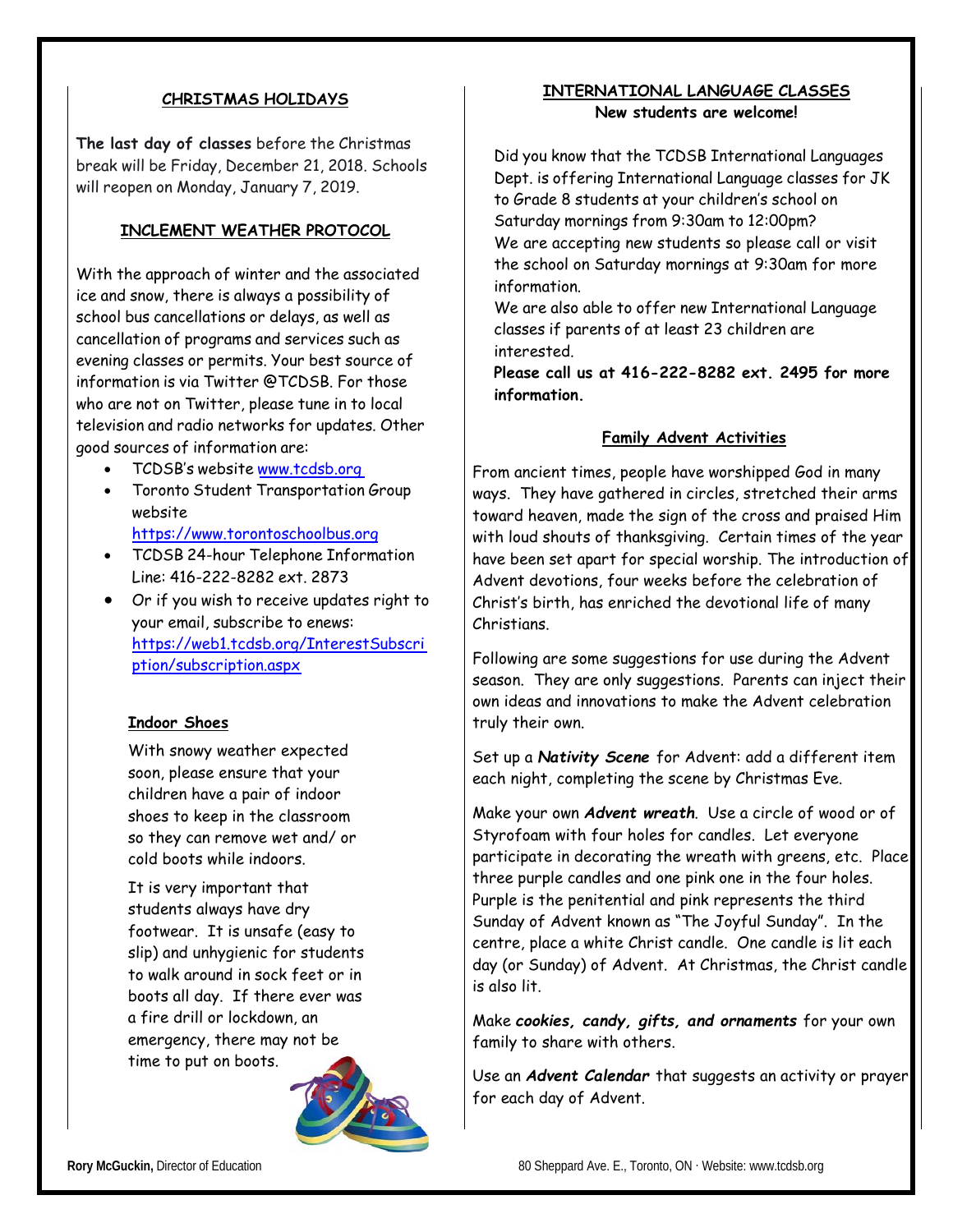# *WHAT PARENTS CAN DO TO HELP THEIR CHILD MAKE FRIENDS By Laurie Futterman*

Children are not born with social skills. Parents need to help prepare them to interact successfully with peers. Parents are role models who, by their own behavior, can teach children how to meet people and talk to them, to cooperate with others and to ask for favors. Parents can teach how to win or lose well, to apologize and accept apologies and how to be patient, respectful, and considerate. Parents can help their child learn how to be the type of person others like to be around.

Ferrer and Fugate provide some things you can do to promote long lasting friendships for your child:

**▪ Provide your child with opportunities to spend time with other children.** Invite other children to your house to play or let your child participate in clubs, classes or teams. For older kids, make your home inviting so that your child wants to invite friends over, respect their privacy and provide them with guidelines that will allow them to talk/text with their friends.

**▪ Help your child learn games and**

**sports.** Being able to play games and sports tends to be important for school-age children. It is easier to join in and have fun if they know the rules and have the basic skills to become a participant. Make sure not to let the sport become a drill or drudgery.

**▪ Set clear rules for appropriate behavior**. A child learns social skills in part through family rules about how to treat others. When you need to discipline your child, remember that he will imitate your actions. How you treat him when he breaks a rule will influence how he responds to others. Be firm, kind and respectful when you express your expectations of him.

**▪ Teach your child how to handle different social situations.** You probably began to teach your toddler how to share and how to say please and thank you. Continue coaching your child as she grows older and encounters more social situations.

**▪ Talk with your child.** Spend some time every day talking with your child. This time is not for giving instructions or lecturing, but just for talking about the day's events or things that interest both of you. When your child is talking, make sure you are listening. Talking with your child will not only help you keep up with him, but it will also let him practice the very important social skill of holding a conversation.

**▪ Help your child learn to see others' points of view.** Around the age of 6 or 7, children are more able to understand others' feelings and points of view. Help your child develop this ability by talking about different situations. For example, when reading with your child, stop and ask how a character is feeling and why he does certain things. Or when your child tells you about a situation at school, ask how she thinks the people felt and why they acted as they did.

**▪ Help your child learn to manage negative feelings and solve problems.** Being able to manage negative feelings and work out problems are important skills in getting along with others. First, help your child identify the situation. For example, say, "It sounds like you're upset because Jamie didn't include you in the game." Then help him brainstorm solutions to the situation. Talk about the solutions he comes up with and have him pick one.

**▪ Do not sweat the small stuff.** Fitting in with friends is very important to school-age children (and becomes increasingly important as children near adolescence). Recognize how important it is to your child. She and her friends may do things that seem silly to you. For example, you may not like how children this age like to dress. However, if your child's behavior is not dangerous or offensive, do not sweat the small stuff.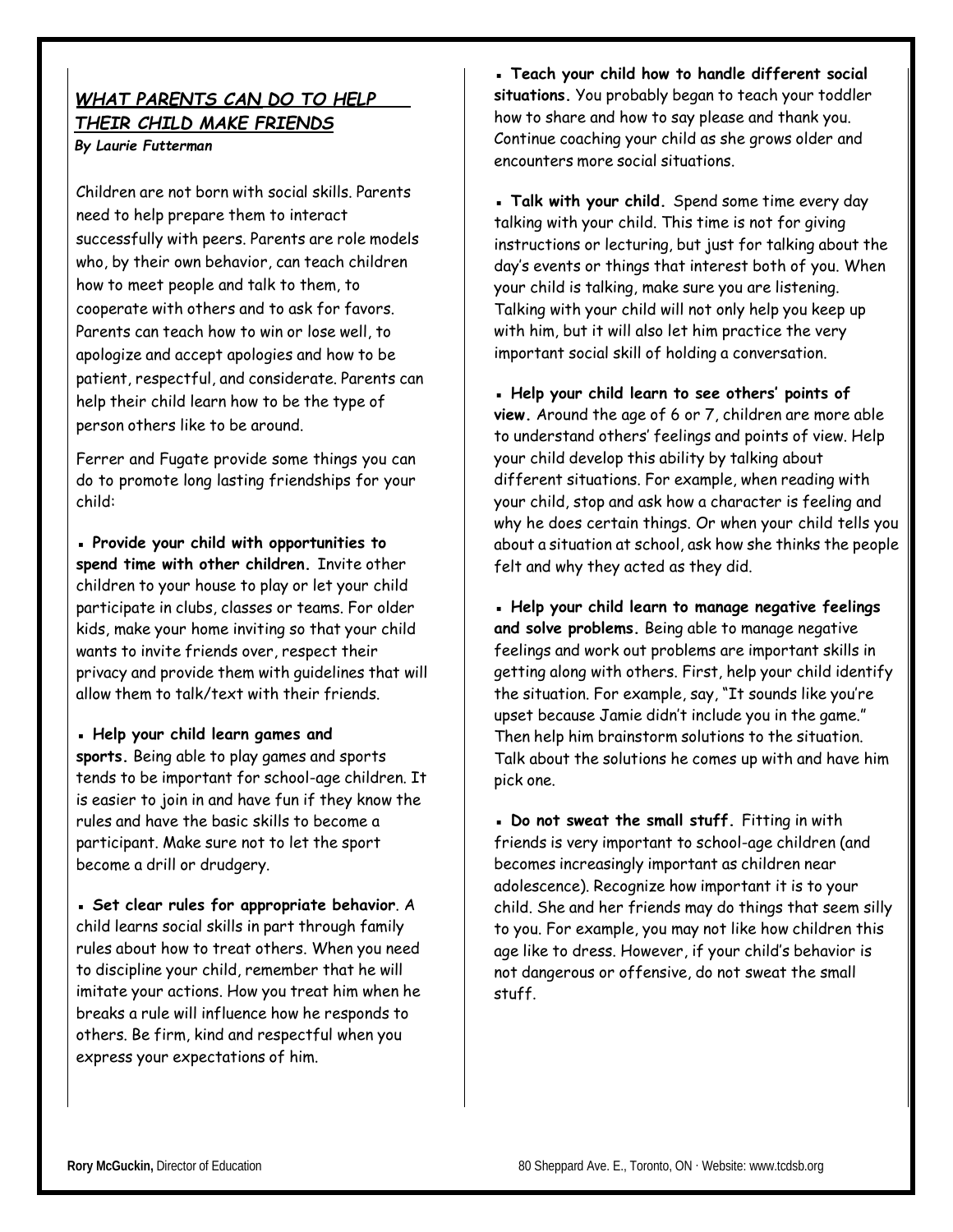#### **TORONTO CATHOLIC DISTRICT SCHOOL BOARD TRUSTEES 2018-2019**

| Wards |                            |              |              |
|-------|----------------------------|--------------|--------------|
| 1.    | Joseph Martino             | 416-512-3401 |              |
| 2.    | Ann Andrachuk              | 416-512-3402 |              |
|       | 3. Sal Piccininni          | 416-512-3403 |              |
|       | 4. Patrizia Bottoni        | 416-512-3404 |              |
|       | 5. Maria Rizzo, Vice-Chair |              | 416-512-3405 |
|       | 6. Frank D'Amico           |              | 416-512-3406 |
|       | 7. Michael Del Grande      | 416-512-3407 |              |
|       | 8. Garry Tanuan            |              | 416-512-3408 |
|       | 9. Jo-Ann Davis            | 416-512-3409 |              |
|       | 10. Barbara Poplawski,     |              |              |
|       | Chair                      | 416-512-3410 |              |
|       | 11. Angela Kennedy         | 416-512-3411 |              |
|       | 12. Nancy Crawford         | 416-512-3412 |              |
|       | <b>Taylor Dallin</b>       |              |              |
|       | <b>Student Trustee</b>     |              | 416-512-3413 |
|       | Joel Ndongmi               |              |              |
|       | <b>Student Trustee</b>     | 416-512-3417 |              |

# **International Languages Elementary (ILE) Program: December Update ILE Survey Conducted in All TCDSB Elementary Schools**

On July 12th, the Board of Trustees of the TCDSB approved a motion to survey parents, in all TCDSB Elementary Schools, from November 13th to November 27th, to determine whether parents wish to continue or initiate an International Languages program at their child's school.

We would like to thank everyone that was involved with the delivery, distribution and collection of the completed ILE survey. We would like to especially thank all families for providing your voice to the process by completing and returning the survey.

Results of the survey will be compiled and reported to the Board of Trustees in January 2019. This report will include a list of results by school, including the response rates for each school. However, only schools with the required threshold of 67% response rate will receive a detailed summary of parent responses.

For updated information regarding the International Languages Elementary (ILE) Program please visit: https://www.tcdsb.org/programsservices/schoolprogramsk12/internationallanguages/pages/change-tointernational-languages-program.aspx

Wishing you and your families a Merry Christmas and a Happy New Year.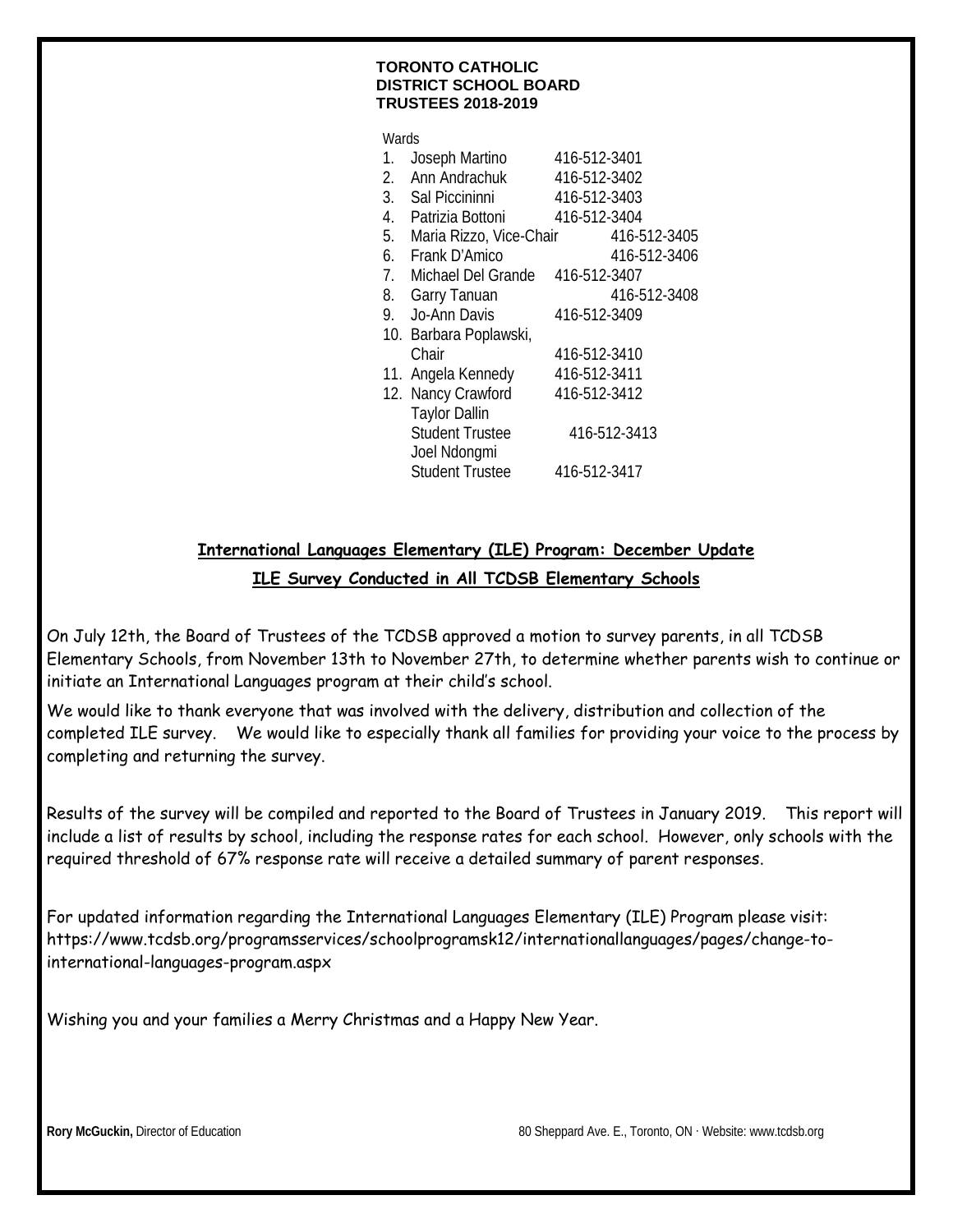# **St. Gabriel Parent Council News**

The Parent Council held their monthly meeting on November 20th, 2018. The meeting began with a presentation by Harold Rosenfeld, President of the Bayview Village Association (BVA). The BVA is a non-profit community organization that works towards enhancing different aspects within the community. If you are interested in learning more about what the BVA does in our neighbourhood or would like to become a member of this group you can find more information on their website: www.bayviewvillage.org.

The *Big Box of Cards* fundraiser organized by the CSPC is well underway. Thank you to all the families that participated and ordered boxes of cards. Orders will be sent home with students during the second week of December. Please send in your orders or returned sample boxes if you have not already done so. We thank all parents for their cooperation with this very important fundraiser for St. Gabriel's School.

The Parent Council will be hosting a Movie Night on **Thursday December 6th, 2018** at 6:30pm (doors open at 6pm) in the St. Gabriel Gymnasium. The movie night is for children from JK- Gr.6 and an accompanying parent/guardian. Students have brought home an order form and are able to purchase popcorn and a drink box for \$3.50. Please return all order forms and money by **Monday December 3rd, 2018.**

The Parent Council is also hosting its annual Christmas Fair on **Tuesday December 18th, 2018**. Students from JK-Gr.7 will have the opportunity to a buy a Christmas present for two special people in their lives. Each gift will cost \$2. We are asking that each family donate at least two gifts (one male and one female). We are requesting new or gently used items to please be delivered to the school prior to **Thursday December 13th, 2018**. If you wish to help volunteer on this day please email Gwen Brittain (gbrittain@hotmail.com) for more information. We thank you for your anticipated cooperation with this event!

The CSPC will be serving juice and cookies following the Advent Mass on **Thursday December 20th, 2018.** We look forward to seeing you all then.

The CSPC members would like to wish all St. Gabriel families a very Merry Christmas and Happy New Year.